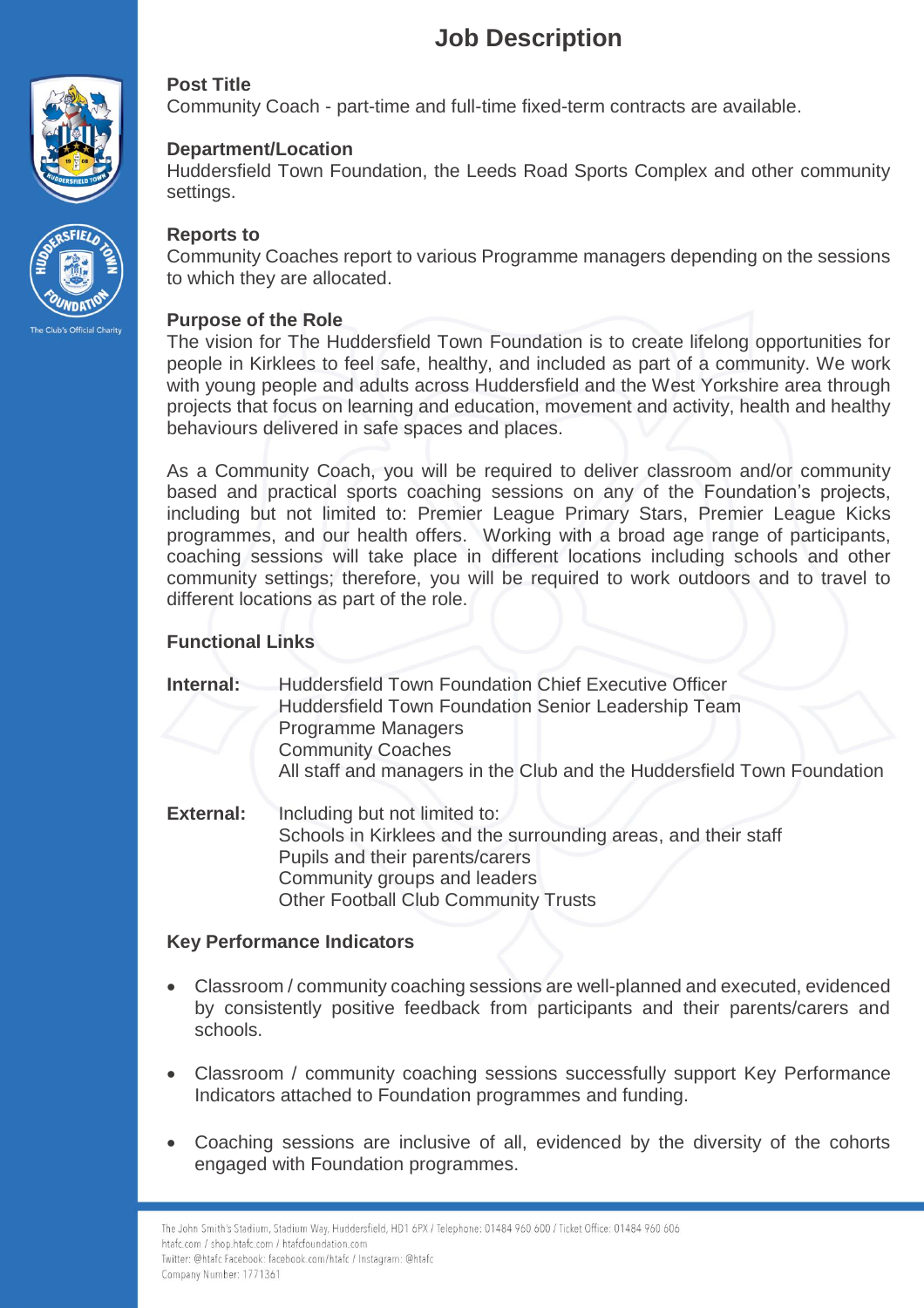



 The Community Coach develops, consolidates, and enhances links between the Huddersfield Town Foundation and partner schools, community groups and other organisations.

# **Role Specific Responsibilities**

The post holder will be required to:

- Plan, prepare, and deliver classroom / community based and practical coaching sessions as required.
- Maintain a consistently high standard of delivery at all sessions.
- Ensure content of sessions is exciting, engaging, and relevant to both participants and the aims of the Foundation's projects/programmes.
- Adopt a participant-centered approach to all delivery, and consistently observe all safeguarding protocols.
- Liaise with colleagues to ensure effective sharing of information regarding participants and their progress, including accurate recording of participant data in Views.
- Maintain registers, risk assessments, participant registration forms and any other documentation that may be required as part of the Foundation's monitoring and evaluation processes for all sessions.
- Act as an Ambassador for the Huddersfield Town Foundation, building strong and effective relationships with partners and participants to ensure that interest in Foundation projects / programmes is sustained and positive outcomes are achieved.

#### **Other**

- Contribute to fundraising/income generation for the Huddersfield Town Foundation, as required from time to time, to support and sustain the work of the organisation.
- Work occasional match days, evenings, and weekends as required.

The post holder will be required to undertake any other duties as required by the Huddersfield Town Foundation Chief Executive Officer, and/or any other Senior Manager/Director, commensurate with the level of the post.

### **Behaviour/Conduct**

The post holder will be required to:

- Be proactive with workload and interventions.
- Seek to continually develop their skills and knowledge.
- Adopt an organised and structured approach to fulfilling the duties and responsibilities of the role.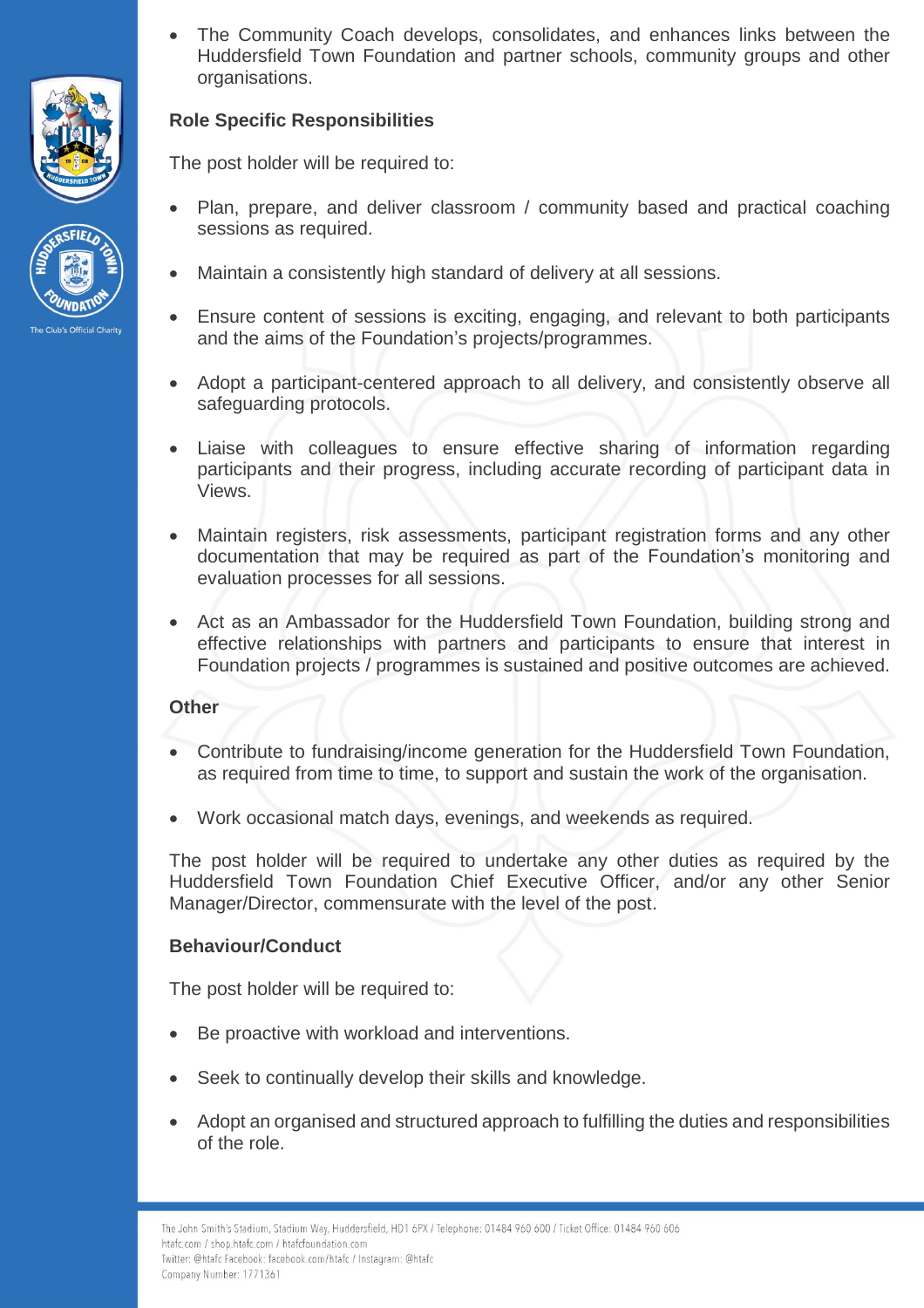- Communicate appropriately at all levels.
- Be flexible in hours of work.
- Be trustworthy and adhere to the Club's Code of Conduct and Ethics.
- Adhere to protocol and respect confidentiality in all matters, also protecting any data relating to the area of work in accordance with the Data Protection Act 2018 and the General Data Protection Regulation (GDPR) 2018.
- Consistently demonstrate high standards of behaviour and appearance and encourage the same from others.
- Demonstrate a commitment to safeguarding and promoting the welfare of children and young people.
- Respect others and behave in an inclusive and non-discriminatory manner, taking account of all protected characteristics as specified in the Equality Act 2010.

# **Additional Information**

# **Safeguarding:**

Huddersfield Town Association Football Club (HTAFC) Ltd. and the Huddersfield Town Foundation are committed to safeguarding and promoting the welfare of children and young people and expect all staff and volunteers to share this commitment.

It is anticipated that the role of Community Coach will involve the supervision of and work with children and young people or vulnerable adults; therefore, the post holder will require an Enhanced Criminal Records Check (CRC) through the Disclosure and Barring Service (DBS) and clearance for work in football by the FA.

Applicants must disclose all previous convictions including spent convictions in accordance with the associated legislation.

The amendments to the Rehabilitation of Offenders Act 1974 (Exceptions) Order 1975 (2013 and 2020) provide that when applying for certain jobs and activities, certain convictions and cautions are considered 'protected'. This means that they do not need to be disclosed to employers, and if they are disclosed, employers cannot take them into account.

Guidance about whether a conviction or caution should be disclosed can be found on the Ministry of Justice website.

The post holder will also be required to undergo safeguarding training, to be agreed with the Head of Safeguarding.

### **Equality, Diversity, and Inclusion**

Huddersfield Town AFC and the Huddersfield Town Foundation are diverse environments in which we respect all characteristics under the Equality Act 2010; we want everyone to feel valued and included within the Club and Foundation and to be able to achieve their full potential.



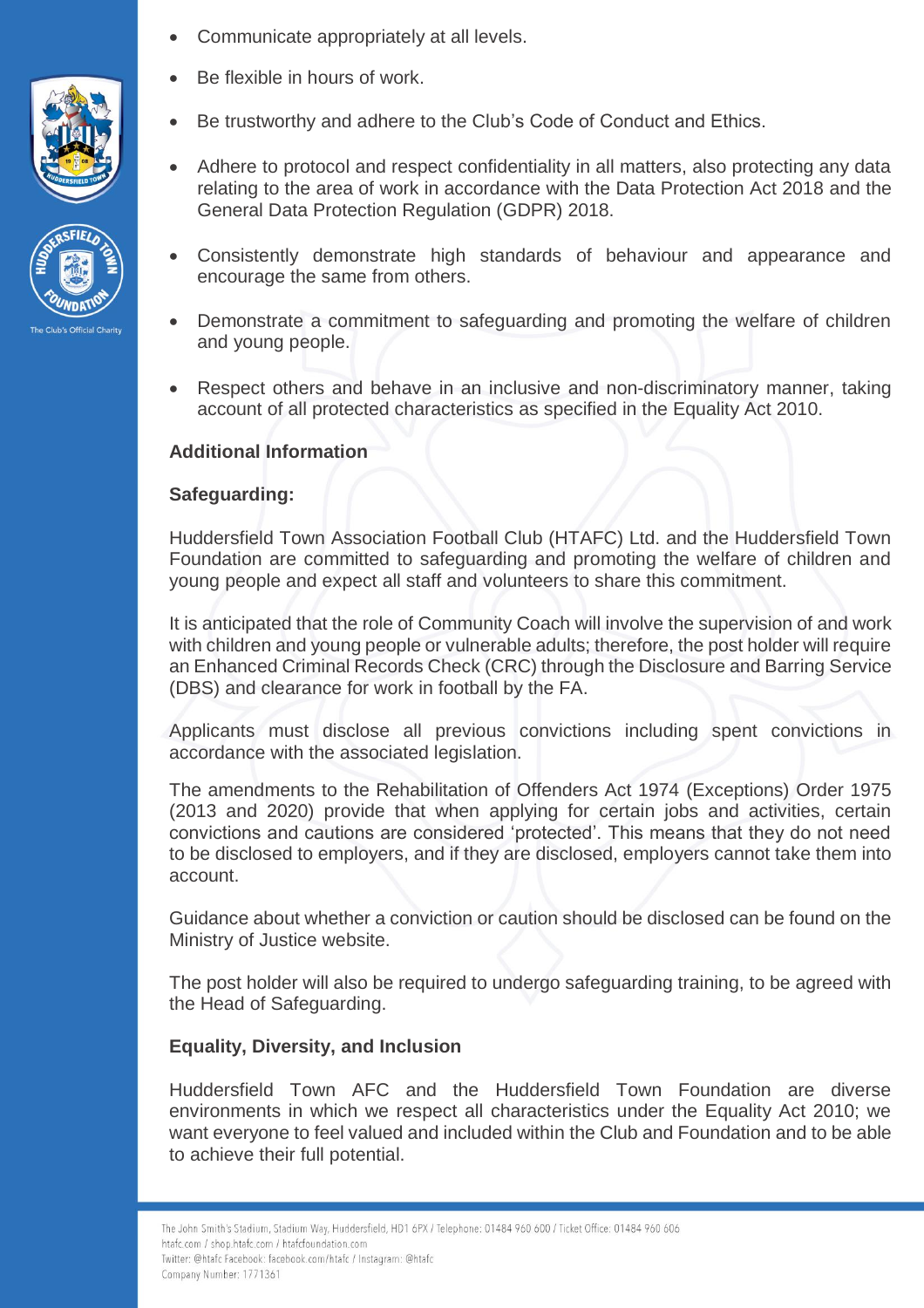

We have a zero-tolerance approach to any form of discrimination, and we are committed to the redress of any inequalities by taking positive action where appropriate. All employees are required to always support and uphold this zero-tolerance approach.

**Accepted by:**



| <b>Name (Printed)</b> | . .         |
|-----------------------|-------------|
| <b>Name (Signed)</b>  | <b>A</b> 10 |
| <b>Date</b>           |             |

**This Job Description was updated in June 2022.**

**The proposed review of this Job Description is April 2023.**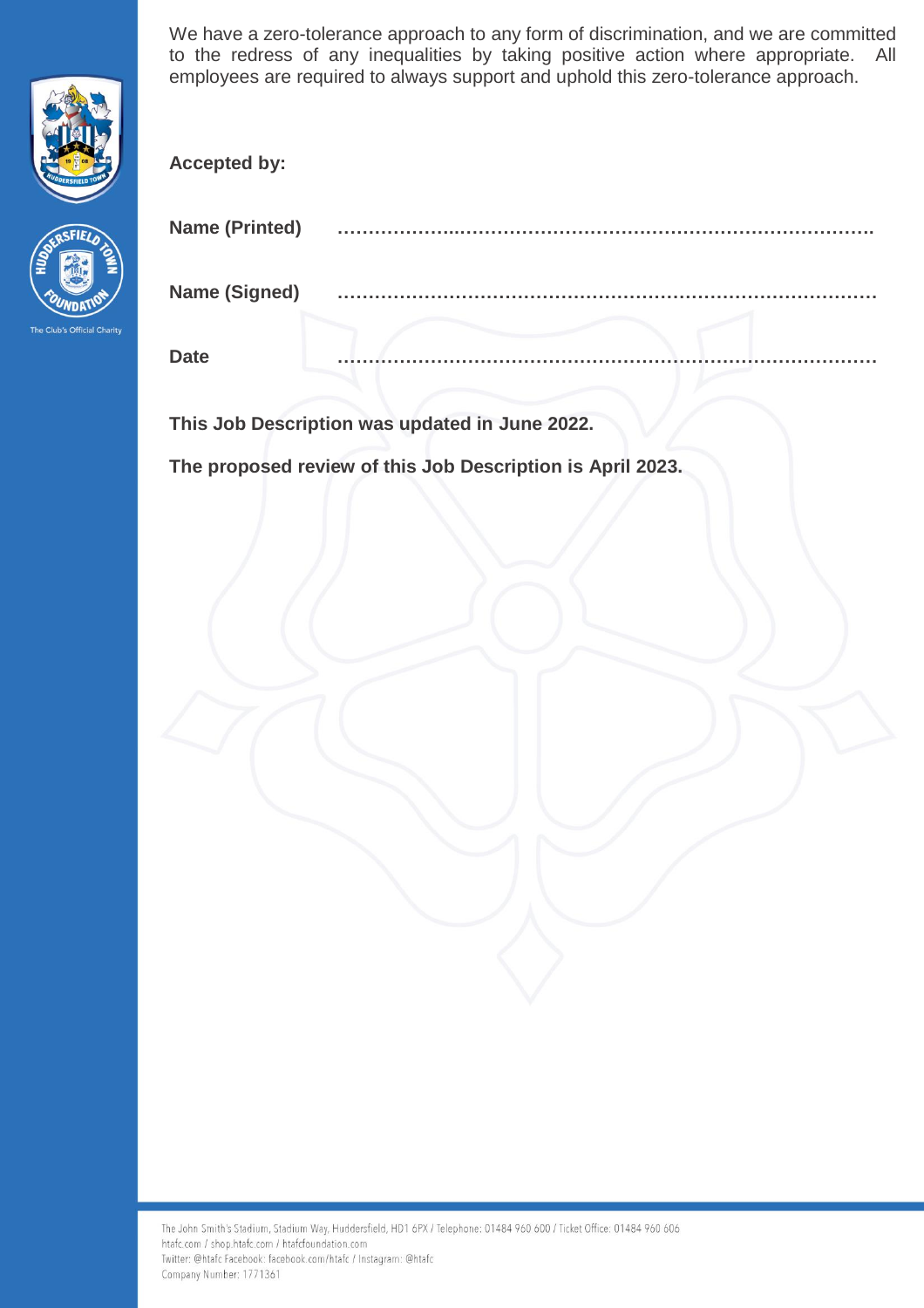# **Person Specification**

Community Coach (Fixed-term to August 2023 in the first instance)



**Post Title**



The Club's Official Charity

| Area of<br><b>Expertise</b>                       | <b>Essential</b>                                                                                                                                                                                                                                                                                                                                                                                 | <b>Desirable</b>                                                                                                                                                                                                                                                                                |
|---------------------------------------------------|--------------------------------------------------------------------------------------------------------------------------------------------------------------------------------------------------------------------------------------------------------------------------------------------------------------------------------------------------------------------------------------------------|-------------------------------------------------------------------------------------------------------------------------------------------------------------------------------------------------------------------------------------------------------------------------------------------------|
| <b>Experience</b>                                 | Proven experience in sports<br>$\bullet$<br>coaching.<br>Experience of working with<br>children/young people/adults<br>with different levels of ability.                                                                                                                                                                                                                                         | Previous experience in a<br>$\bullet$<br>similar role/environment.<br>Previous experience<br>$\bullet$<br>delivering literacy, numeracy,<br>and/or PSHE interventions.<br>Previous experience<br>$\bullet$<br>mentoring young people.<br>Previous experience<br>delivering adult health offers. |
| <b>Qualifications</b>                             | A good standard of education<br>$\bullet$<br>at GCSE (or equivalent) or<br>higher, including English and<br>Maths at grades A*-C.<br>FA Level 2 qualification in<br>Football.<br>Valid First Aid Certificate.<br>Safeguarding<br>training/qualification.                                                                                                                                         | Youth Work Qualification.<br>$\bullet$<br>Level 2 multi-skills or other<br>equivalent Level 2 NGB<br>qualification.<br><b>Mental Health First Aid</b><br>qualification.                                                                                                                         |
| <b>Specific Skills</b><br>and<br><b>Knowledge</b> | Excellent communication and<br>$\bullet$<br>interpersonal skills.<br>Able to work both<br>independently and as part of a<br>team.<br>Able to take advice and<br>$\bullet$<br>guidance from others.<br>Well-organised with the ability<br>$\bullet$<br>to manage own workload.<br>Good knowledge of Health and<br>Safety legislation and<br>associated best practice in<br>sporting environments. |                                                                                                                                                                                                                                                                                                 |